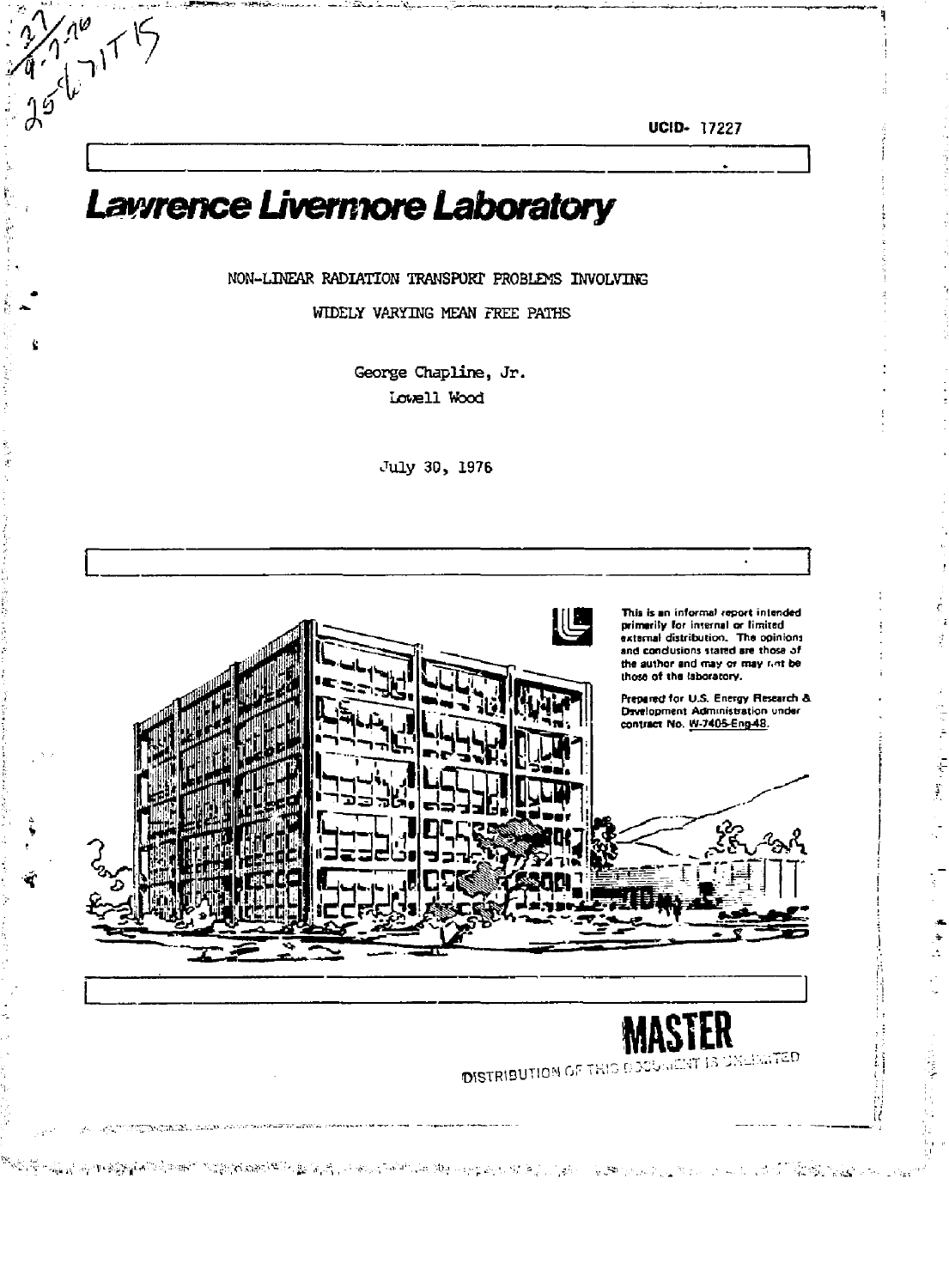## NCN+LINEAR RADIATION TRANCPORT PROBLEMS INVOLVING WIDELY VARYING MEAN FREE PATHS

George Chapine, Jr. Lowell Wood

#### I. INTRODUCTION

Although numerical methods have been developed for radiation transport problems in which either no very short mean free paths occur or only short mean free paths occur there exists no exact method for treating problems which involve both large and small mean free  $\gamma$  ths. When the number of mean free paths across a region is not too large at any frequency of interest then one may use the Monte Carlo method (1) to calculate the transport of radiation across the region. However, when the number of mean free paths across a region is large at some important frequencies then it may be inconvenient to use the Monte-Carlo method because of the long computation time needed. In this report a method will be given for modifying the Monte-Carlo approach so that one can accurately treat problems that involve both large and small mean free paths. This method purports to offer the advantages of the general Nonte Carlo technique as far as relatively great accuracy of simulation of microscopic physical phenomena is concerned, and the advantage of a diffusion theory approach as far as decent time steps in thick problems are concerned; it does suffer from something of the statistical fluctuation problems of the Monte Carlo, although in analytically attenuated and modified

form.

ś

Freehouse Side House and with Edge and the con-

OT  $W-7405$ -ENG-48

 $-1-$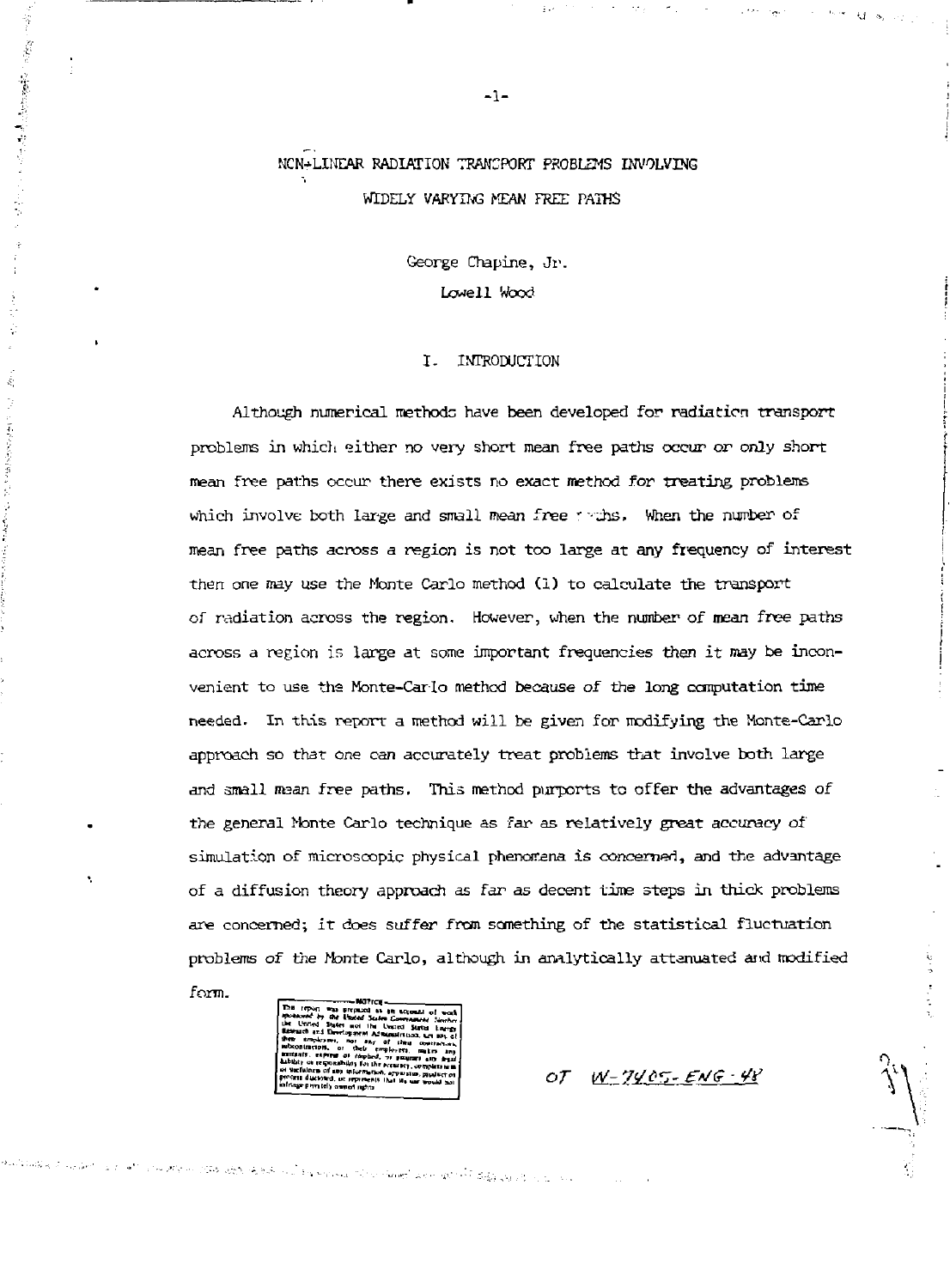Suppose we wish to compute the transport of radiation across a region where the mean free paths are small at all frequencies. Except for small transient effects the transport of radiation inside such a region can be calculated using the diffusion equation:

$$
f = -D \frac{\partial e}{\partial x} \tag{1}
$$

where f is the flux of radiation, e is the radiation energy density, and *D*  is the diffusion constant. The diffusion constant is related to the Rosseland mean free path *X* by:

$$
D = \frac{\lambda c}{3} \tag{2}
$$

The use of Eq. (1) is equivalent to assuming that the transport of radiation is due to the "random walk" of photons. Of course, a particular photon does not actually make a series of random steps but is instead absorbed after it has gone about a mean free path. However, when the mean free path is short the radiation is very nearly in equilibrium with the matter and so the rates of absorption and emission are balanced. Thus when a photon is absorbed another photon will be emitted in its place. Consequently, instead of explicitly following the emission and absorption of photons one can suppose that a photon merely changes direction after going a mean free path. If the radiation is in equilibrium with the matter at all frequencies then the radiation will have a Planck spectrum and so we need only to calculate the temperature. In fact for equilibrium radiation  ${\rm e}$  =  ${\rm aT}^{\rm 4}$  so we can formulate the transport problem as a diffusion equation for the temperature (2).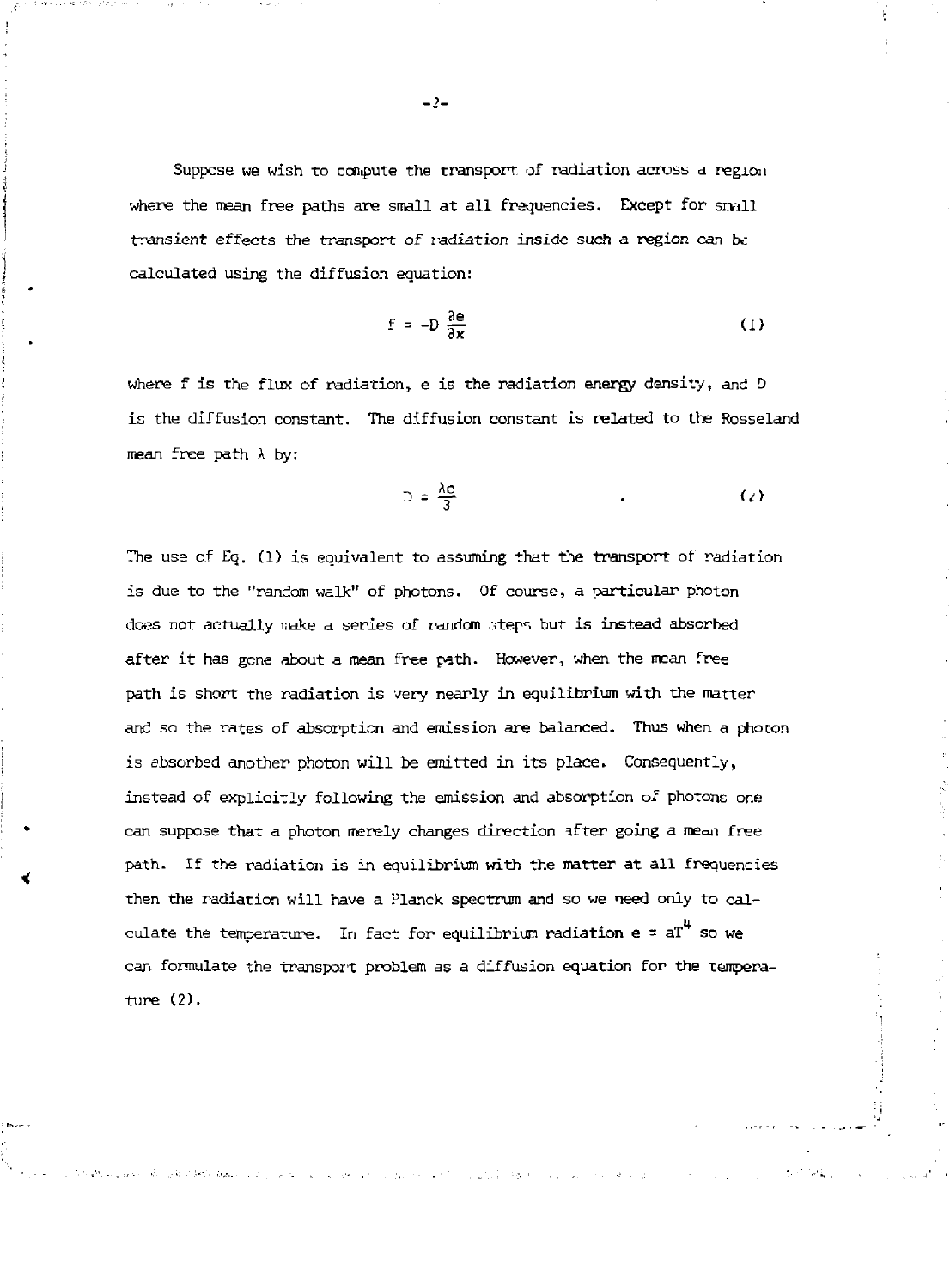int us now ask how to tream the case where the mean free path is small at some frequencies but not all frequencies. The radiation in this *rase* will not have a Planck spectrum and we must explicitly treat the radiation trans;xort for each frequency. However, for those frequencies where the mean free ; ath is small the rates of emission and absorption will after a short time be equal and so the transport of the photons at those frequencies can bp described as *t* random walk, Thus, for those frequencies where the mean free path is small we can write:

$$
f_{\sqrt{2}} = -\frac{\partial e_{\sqrt{2}}}{\partial x} \tag{3}
$$

where  $f_{ij}$  and  $e_i$  are the flux and energy density at frequency  $v$  and  $D_{ij}$  is islated to the mean free path at frequency  $v$  by  $D_0 = \lambda_0 c/3$ . This result j elated to the mean free path at free path at  $\mathcal{V} = \mathcal{V}$ might be handled by using the Monte-Carlo method for photons with large paths. Of course, the mean free path can change greatly as a photon moves from one region to .another or can change greatly as the temperature change.':. Thus, one must be able to change from treating the transport of a photon via Monte-Carlo to using diffusion theory and visa voisa. To put it another way we will include the match a Monte-Carlo "solution" for radiation for radiation  $\mathcal{C}$ trvispor\* with a solution *of* the diffusion equation. The solution of this matching problem is in. fact the main different problem is in the main different use  $\mathcal{L}$ now show how this matching problem can be solved in an approximate fashion, thereby providing an approximate method ror solving general radiation

transport problenw.

đ.

ÿ  $\hat{\mathbf{z}}$ 

**- 3 -**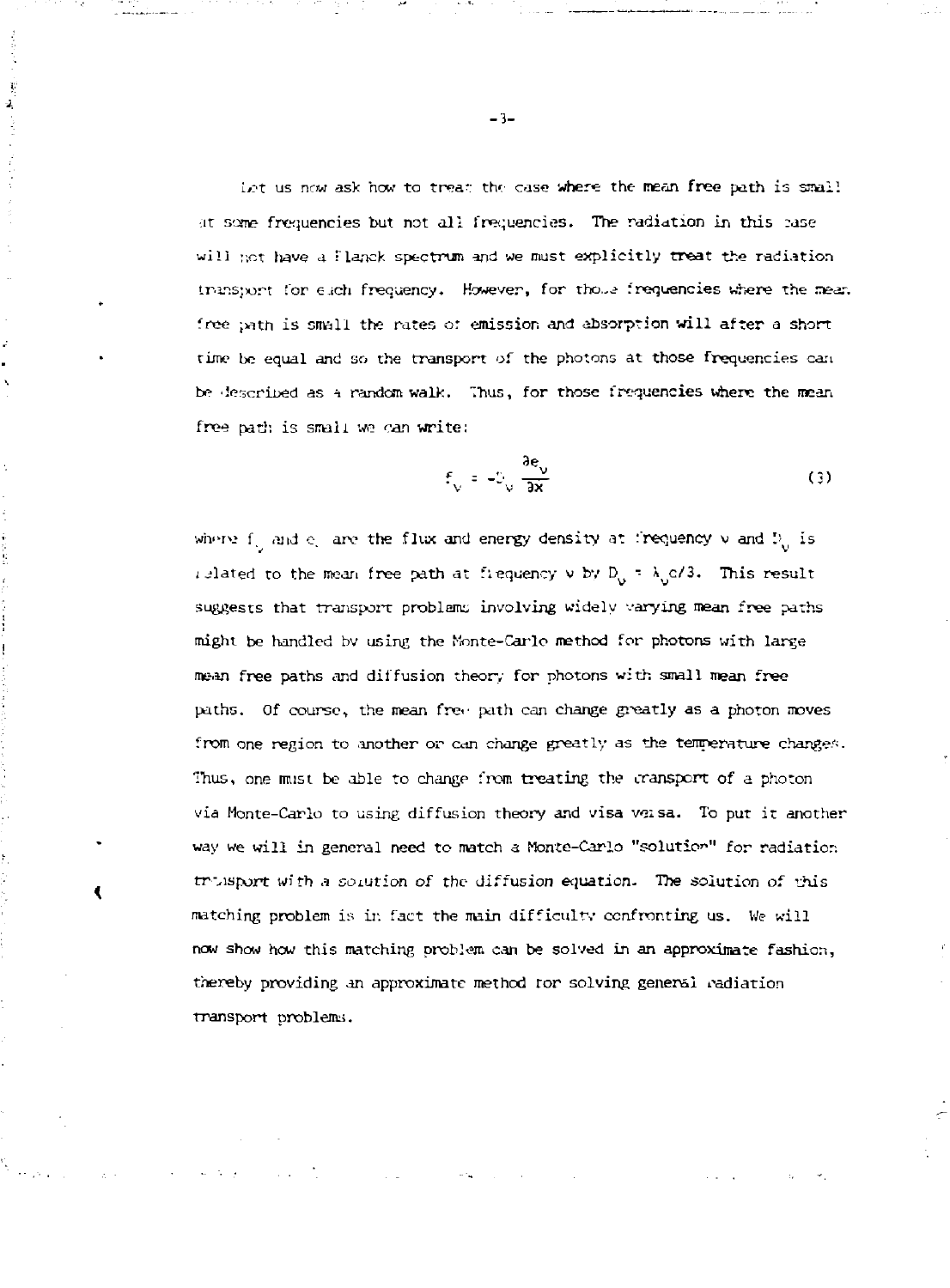When a photon moves into a region where the mean free path is small it will  $\epsilon$ , course be absorbed before it goes a few mean free paths. However, if the region is hot enough then we can suppose that the photon instead undergoes a series of scatterings. In this case as the photon enters the region its forward motion will be converted into a series of random steps in which it is equally likely to be moving in any direction. It still has some chance of moving forward but at a rate determined by diffusion theory. According to diffusion theory the listance which the photon can penetrate into the region in a time till uproximately given by:

> $\therefore$   $\therefore$   $\overline{255}$  $(1, )$

where D is the diffusion constant. This formula suggests that in order to match the Monte-Carlo solution for radiation transport to a solution of the diffusion equation we should slow the Monte-Carle particles down acthat Eq. (4) is satisfied. By signing down the particles we will also slow down the rate of absorption which is in accord with the picture of particle. undergoing a series of scatterings in a diffusing medium rather than being absorbed after going a few mean free paths. Of course, slowing down the Monte-Carlo particles according to Eq. (4) does not automatically guarantee that the correct rates for emission and absorption will be maintained or that the radiation energy will be transported it the correct rate.

For one thing, when photons are incident on a cold opaque region it would not be cornect to slow down the rate of absorption of the photons. Thus we must increase the rate of absorption of slowing down particles to insure the correct rate of energy absorption in a cold medium. A little thought shows that we can insure the correct rate of energy absorption by

سنخاد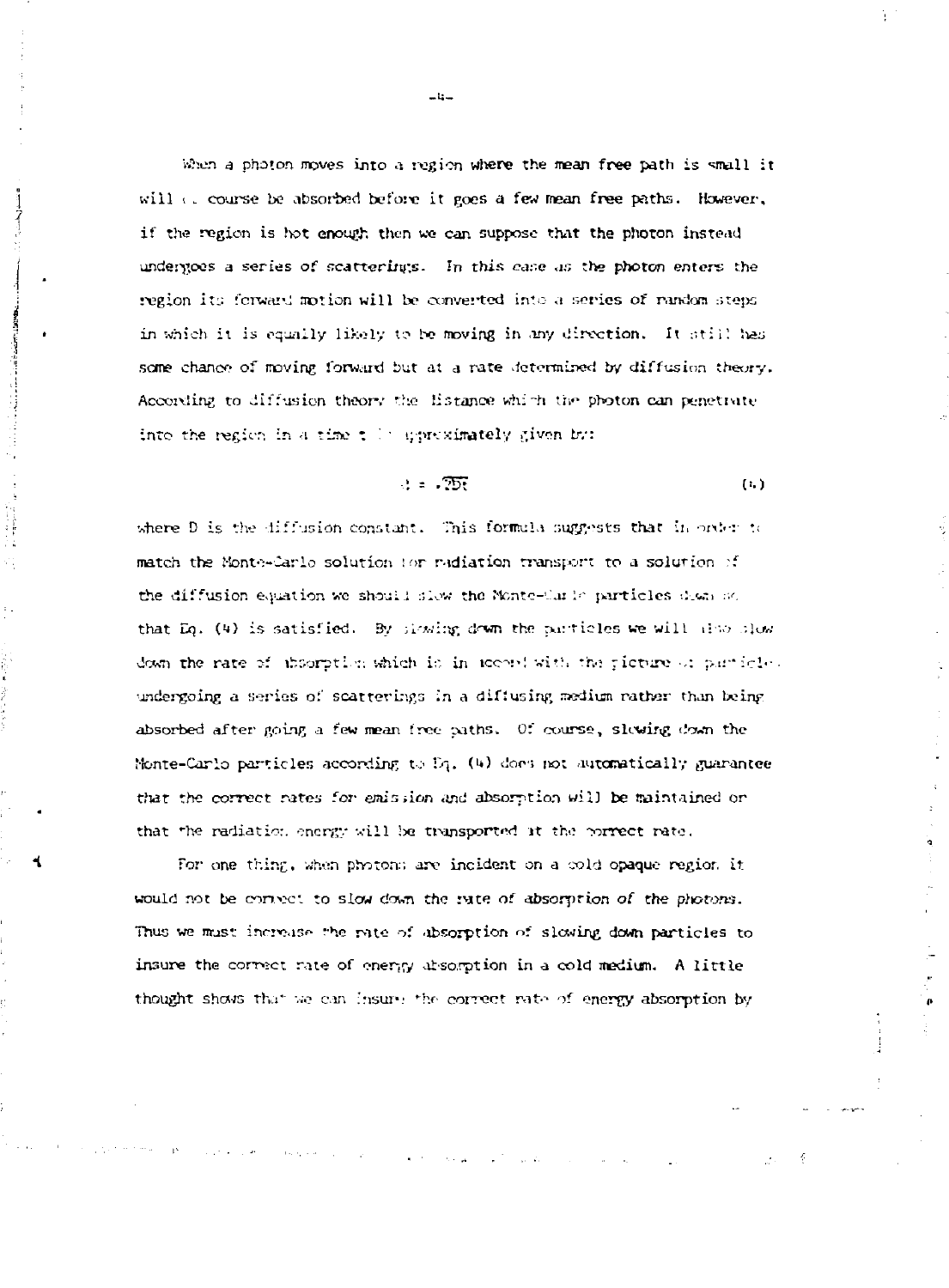demanding that the following *equation* be satisfied:

ý

$$
\frac{de_v}{dt} = -c\sigma_v(\hat{\epsilon}_v - \frac{4\pi}{c}B_v)
$$
 (5)

where  $\sigma_{ij}$  is the absorption cross-section (corrected for induced emission), *B<sub>1</sub>* i<sub>1</sub> the Planck function, and  $e^{\prime}_{ij}$  is the "standing" energy density:

$$
\frac{1}{\epsilon_0} \Delta v = \frac{1}{\gamma} \sum_i \epsilon_i \left( \frac{c - v_i}{c} \right) \tag{6}
$$

where  $\varepsilon_i$  and  $v_i$  are the energy and velocity of the i-th particle in the volume V and trequency interval Av. The correction to the heating of the  $m$ atter is obtained by taking the sum of the changes in  $e$ 

$$
\Delta E = \int_{0}^{\infty} dv \Delta \tilde{e}_{v} \qquad (7)
$$

where E. is the matter energy density. When the matter is out of equilibrium with the radiation at frequency  $v_1$  so that  $\tilde{e}_{ij}$  is smaller than  $\frac{4\pi}{6}$  B<sub>0</sub>, then the matter will lose energy to the radiation and EQ. <S> will describe the rate of energy loss by the matter. We note that in a region with a small mean free path we will quickly irrive at a situation where  $e_0 = \frac{4\pi}{C} B_0$ in which *case t'nere* will be no energy exchange be ween the radiation and matter.

Even apart from the question of energy absorption and emission, slowing Jiawn the particles iceording to L<sub>1</sub>. (4) will in general not transport the radiation at the correct rate. In order to insure that radiation is transported across surfaces at the correct rate we must demand that the transport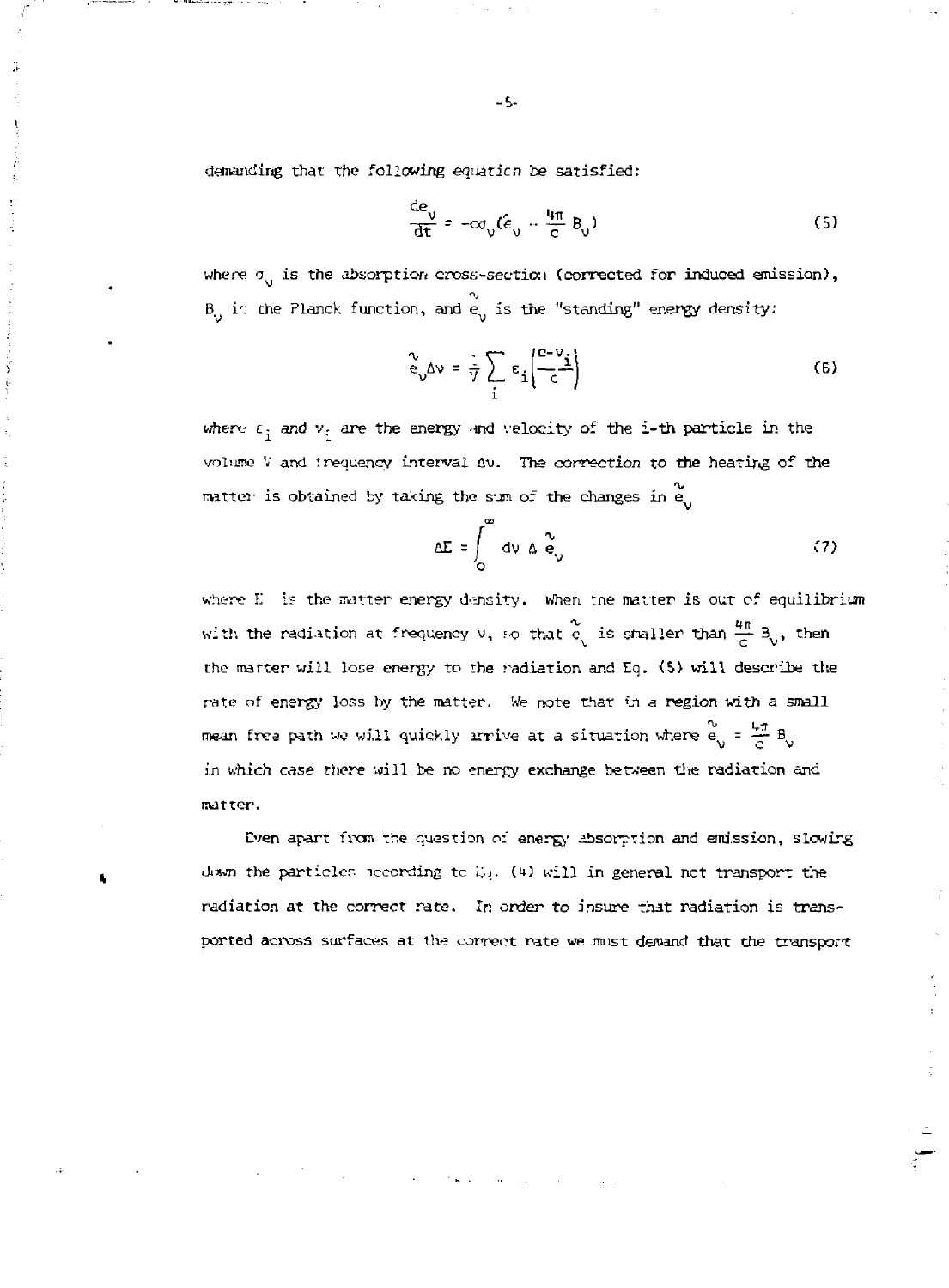equation for radiation be satisfied. That is, we must denand that the radiation intensities  $I_{ij}(\Omega)$  satisfy

$$
\frac{1}{C} \frac{\partial I_{\nu}}{\partial t} + \Omega \cdot \partial I_{\nu} = c \sigma_{\nu} (I_{\nu} - \frac{1}{C} B_{\nu}) \tag{8}
$$

Since the Monte-Carlo technique for particles transported at velcity c automatically guarantees that Eq. (8) is satisfied, the deviations from •che correct rate of radiation are greates\ for slow-moving particles. However, in a region where the particles are moving slowly the mean free path is small and therefore it should be sufficient to use Eq. (3) rather than the more complicated Eq. (8) to insure that radiation is transported at the correct rate. Actually it is not quite correct to use Eq. (3) because it involves the total energy density rather than the "standing" energy density. That is we should correct the radiation fluxes using the equation:

$$
\Delta f_{v} = -\frac{\lambda_{v}c}{3} \frac{\partial c_{v}}{\partial x}
$$
 (9)

(there are situations where the flux would not be given by Eq. (9), e.g. a hot wall radiating into a vacuum. These situations can be approximately allowed for by using a frequency-dependent "flux limiter"). in order to insure that the slowing down particles satisfy Eq. (9) their notions will have to be modified. Essentially we will have to require that the motion of the particles is biased toward the forward or backward hemisphere enough to satisfy Eq. (9). A natural way to accomplish this is to pick out slow moving particles on a random basis and start them off again with /'locity c in i cirecticn chosen from either the forward cr backward hemispheres, depending on the sign of the flux. In other words we should put in some

of the state of the monography of the coun-

 $-6-$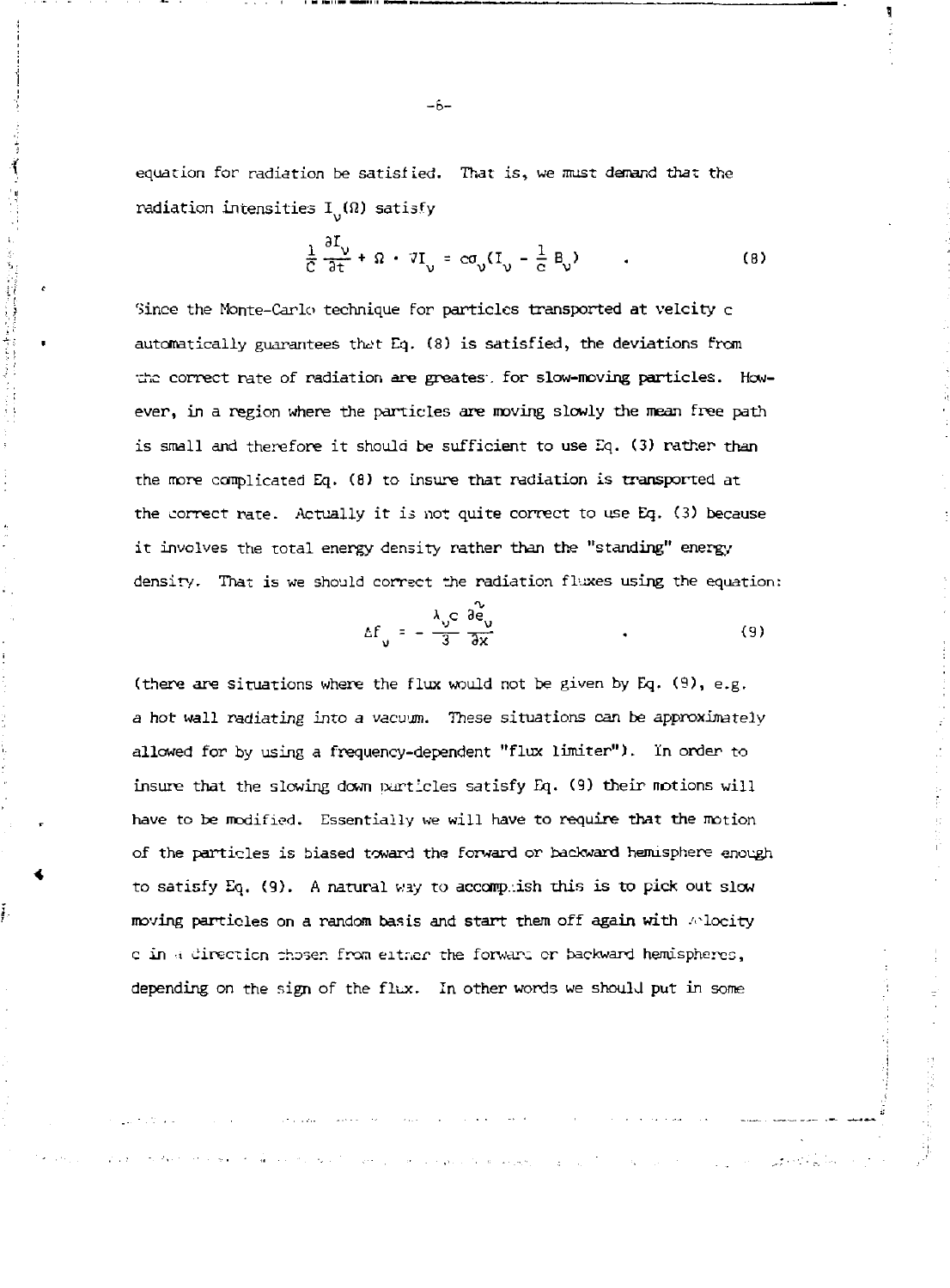rv.al "scattering" to simulate the actual average random walk of a photon.

By slowing the Monte-Carlo particles down according to Eq. (4) and then demanding that Eqs. {5) and (9) be satisfied we will have in effect rnatched the Monte-Carlo "solution" of Eq. (e) with a solution of the diffusion equation. In regions where the mean free path is long we will be using the usual Monte-Carlo method while in regions where the mean free path is small we will be using the diffusion equation (Eq. (3)] to calculate the 'ransport. When the mean free path changes from large to small (or visa versa) the method automatically switchs to using the appropriate approximation. Although our arguments have been somewhat hearistic we might point out that  $\gamma_{\mathcal{X}}$ matching method is analogous to matching techniques used in the theory of boundary layer flows (3). We now turn to a brief description of the actual numerical procedure.

#### II. THE IJUMEFICAL METHOD

We will consider one-dimensional problems involving a region of length is the ing a time T. The length !, will be divided into a number of zones such that the material properties do not change greatly across a zone. The time T will be divided into a number of time steps such that the temperature does not change greatly in a time step. Energy bundles, or "particles", will be emitted in each space-time zone according to the rules given below. Particles can also enter the problem through the boundaries according to the properties of an external source. After emission a particle will move along a straight line with a velocity which decreases with distance according to the prescription given below. The particle will continue to move in a

الراحلي وأطرح والمراد

a Diversion of the property of the

-7-

 $\label{eq:2} \mathcal{L}^{\text{L}}(\mathbf{r}) = \mathcal{L}^{\text{L}}(\mathbf{r}) + \mathcal{L}^{\text{L}}(\mathbf{r})$ 

**Concerne**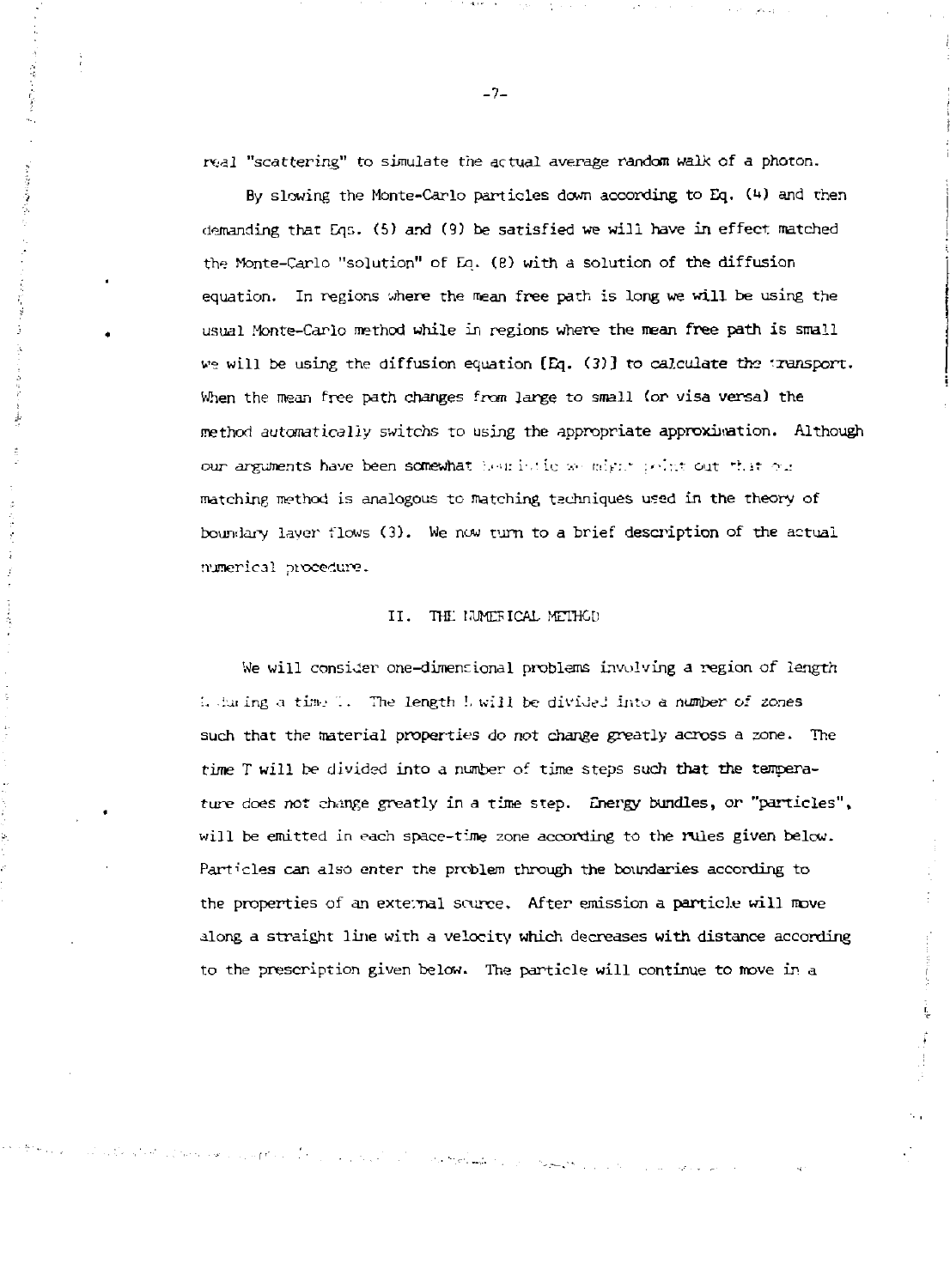straight line until it is "scat erec" or destroyed. At the end of each time step the amount of anergy emitted and absorbed by each zone is computed. From the balance of emission an! absorption the change in material temperature is computed. We now give the rules for each of the above operations.

Particle Emission. We replace the frequency interval  $[o, \varpi]$  by a set of frequency bins  $[0, v_1]$ ,  $[v_1, v_2]$ ,  $\cdots$   $[v_{MAX-1}, v_{MAX}']$ , we easily particle into each frequency bin with a uniform distribution in frequency within the bin. The energy to be emitted into a given frequency bin  $[v_{\frac{1}{2}}, v_{\frac{1}{2}+1}]$ in a time step At is determined by integrating the right hand side of Eq. (5) over the frequency interval  $[v_i, v_{i+1}]$ :

$$
\Delta e_{v} = \Delta t \int_{v_{\perp}}^{v_{\perp}+1} \text{Cov}_{v} \left( \frac{u_{\pi}}{c} B_{v} - e_{v} \right) d_{x}
$$
 (10)

Here  $\sigma_{\rm g}(T)$  and B<sub>1</sub>(T) are calculated at the zone centers. The number of particles emitted into a frequency bin is determined from Ae as follows: If  $\Delta e_{ij}$  is less than one-half the mean energy of the particles we don't emit any particles, if  $\Delta e_{ij}$  is greater than one-half the mean energy but less than twice the mean energy we emit one particle with energy  $Ae_{ij}$ , if  $\Delta e_{ij}$  is greater than twice the mean energy we emit as many particles as we can subject to the condition that each particle has the same energy and the energy of a particle is greater than the mean energy. The particles are emitted uniformly throughout the zone and time step. They are emitted in direction isotropically.

Particle Following. A particle enters the problem with a given energy, point or origin, time of origin, direction of emission, and frequency. A

 $-6-$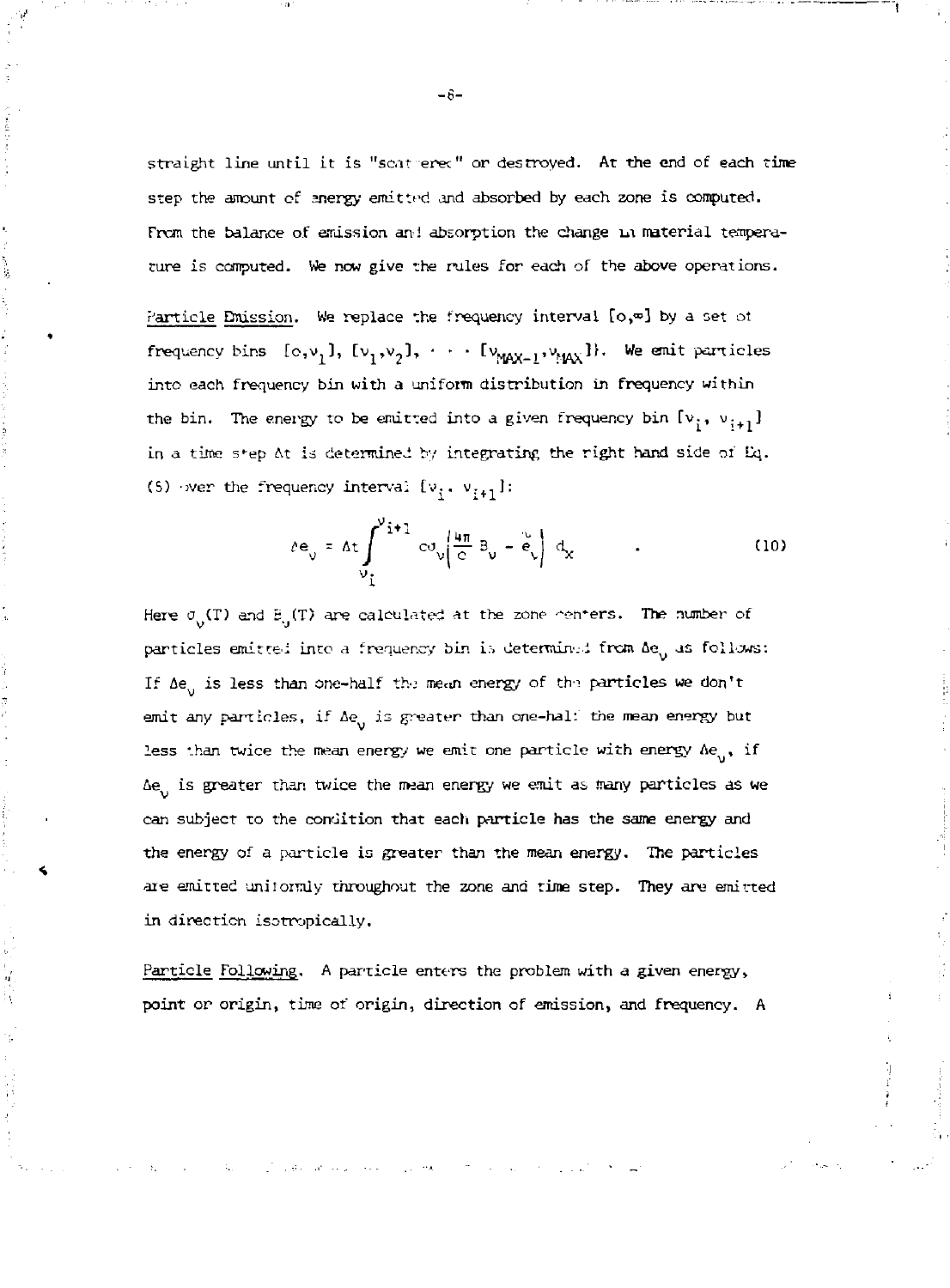particle starts off with a velocity equal to the speed of light. As time Roes on its velocity is decreased according to the following prescription. for the first zone that the particle is in the time it takes to go a distance s is  $t_1(s)$ :

$$
\epsilon_1 t_1(s) = \frac{s^2}{c} \tag{11}
$$

where  $l_1$  is the mean free path in the first zone. In the second zone the time it takes to go a distance s into the zone is determined by the equation

$$
t_1 t_1 (s_1) + t_1 t_2 (s) = (s_1 + s)^2 / c \tag{12}
$$

Where  $x_1$  is the distance the particle traveled in the first zone and  $t_2$  is the nwan *free* p.ith in the seconc zone. In the k'th zone the tine it takes to po a distance s into the zone is

$$
\ell_{\mu} t_{k}(s) + \sum_{i=1}^{k-1} \ell_{i} t_{i}(s_{i}) = \left(s + \sum_{i=1}^{k-1} s_{i} \right)^{2} / c \qquad (13)
$$

where  $s_j$  is the distance traveled in the ith zone and  $\ell_j$  is the mean free path in the i-th zone. If a transit time t(s) derived from Eq. (13) turns out to be smaller than  $\frac{8}{c}$  we set t(s) =  $\frac{8}{c}$ .

Energy Absorption. As a particle moves along we -absorb energy from the particle according to the optical depth it has moved. If during a time step a particle moves *a* distance As in a zone with mean free path *i.* we deposit an amount of energy  $E(1 - e^{-H\beta T})$ , where E is the energy of the particle when it entered the zone.

 $\mathbb{P}(\{x\},\{x\},\mathcal{E},\mathcal{E},\mathcal{E})\leq \mathbb{P}(\mathbb{P}(\mathcal{E},\mathcal{E},\mathcal{E},\mathcal{E},\mathcal{E},\mathcal{E},\mathcal{E},\mathcal{E},\mathcal{E},\mathcal{E},\mathcal{E},\mathcal{E},\mathcal{E},\mathcal{E},\mathcal{E},\mathcal{E},\mathcal{E},\mathcal{E},\mathcal{E},\mathcal{E},\mathcal{E},\mathcal{E},\mathcal{E},\mathcal{E},\mathcal{E},\mathcal{E},\mathcal{E},\mathcal{E},\mathcal$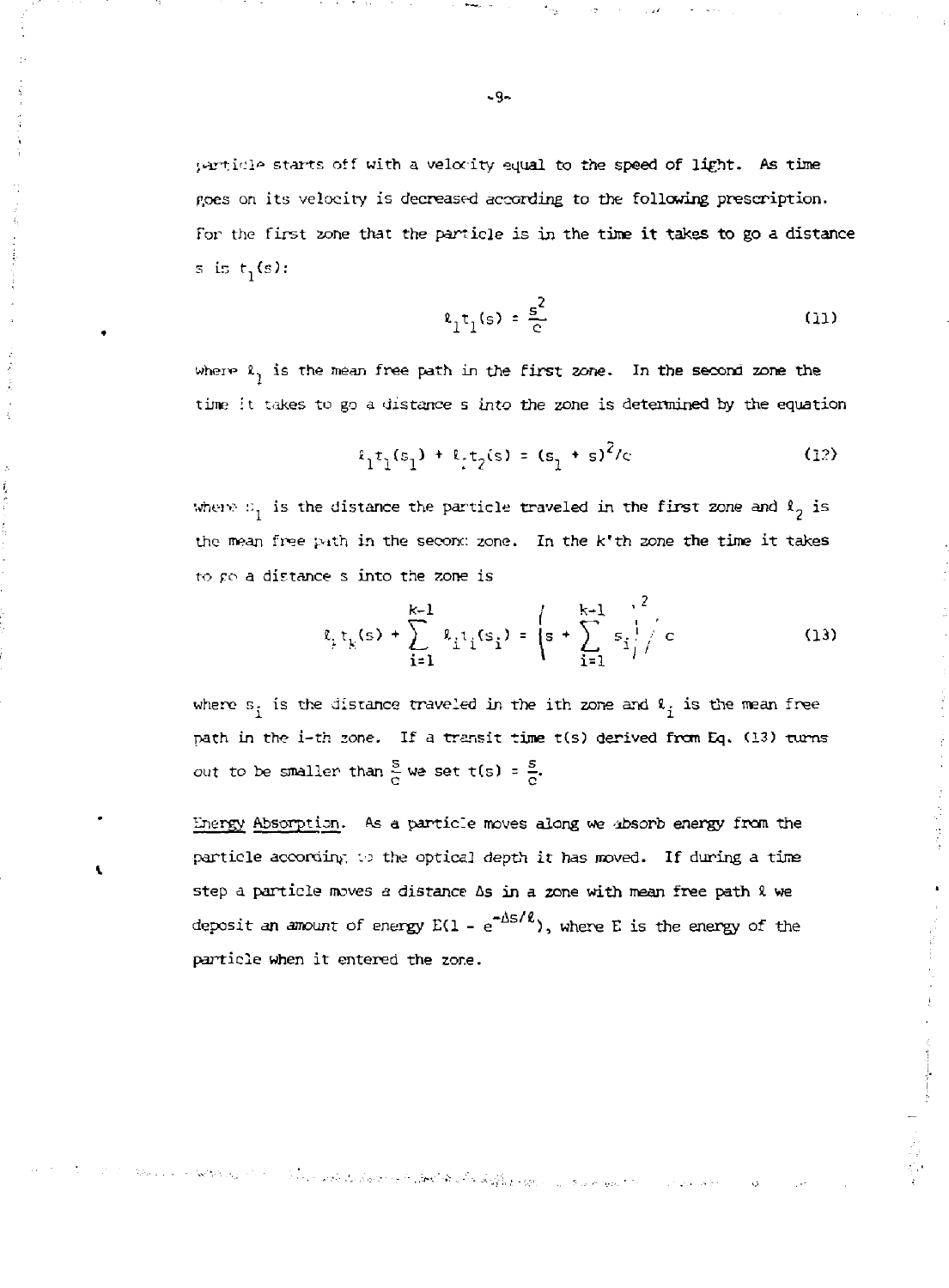Absorption Correction. In order to correct the absorption of energy for the slowing down of the particles we absorb an ancunt  $\Delta e_{ij}^d$  firm the particles in a given zone and frequency bin. If  $\frac{4\pi}{C}$   $\bar{B}_{v} > \frac{6}{C_{v}}$  then  $\Delta e_{v}^{a} = 0$ . If  $e \rightarrow -B$  then  $\Delta e$  is given by

$$
\Delta e_{\nu}^{a} = \Delta t \int_{\nu_{\hat{L}}}^{\nu_{\hat{L}}+1} c \sigma_{\nu} (\tilde{e}_{\nu} - \frac{\mu \pi}{c} B_{\nu}) d\nu
$$
 (14)

The energy tax  $\Delta e_{ij}^{\text{d}}$  is distributed among the particles of the zone and frequency bin in proportion to each particles contribution to  $\stackrel{\sim}{{\bf e}}_{\rm o}.$ 

医毛皮 经不变权利

Transport Correction. In order to insure that energy is moving across zene boundaries at the correct rate we use the following equation for the correction to the flux:

$$
f_{\mathsf{v}} = \frac{c}{3} \frac{\Delta \tilde{\mathbf{e}}_{\mathsf{v}}}{\left| \frac{1}{2} \frac{\Delta \mathbf{x}_1}{\mathbf{e}_1} + \frac{\Delta \mathbf{x}_2}{\mathbf{e}_2} \right| + \frac{1}{3} \frac{\Delta \tilde{\mathbf{e}}_{\mathsf{v}}}{|\mathsf{MAX} \tilde{\mathbf{e}}_{\mathsf{v}}|}
$$
(15)

where  $\Delta x_1$  and  $\Delta x_2$  are the widths of the two zones and  $\Delta \hat{e}$  is the difference in the values of  $\frac{d}{dy}$  for the two zones. For each zone we compute two fluxes, flux  $f_v^{\dagger}$  and  $f_v^{\dagger}$  corresponding to the two boundaries. If the sign of  $f_v^{\dagger}$ corresponds to flow out of the tone we sweep thru the particles in trie *zone*  and choose particles to be "scattered" into the forward hemisphere by picking a random number o <u><</u> u < 1 for each particle and then accepting the particle for scattering if

$$
u \leq \frac{c-v_i}{c} \frac{4f_v^+}{c_{\Theta_v}^2} \tag{16}
$$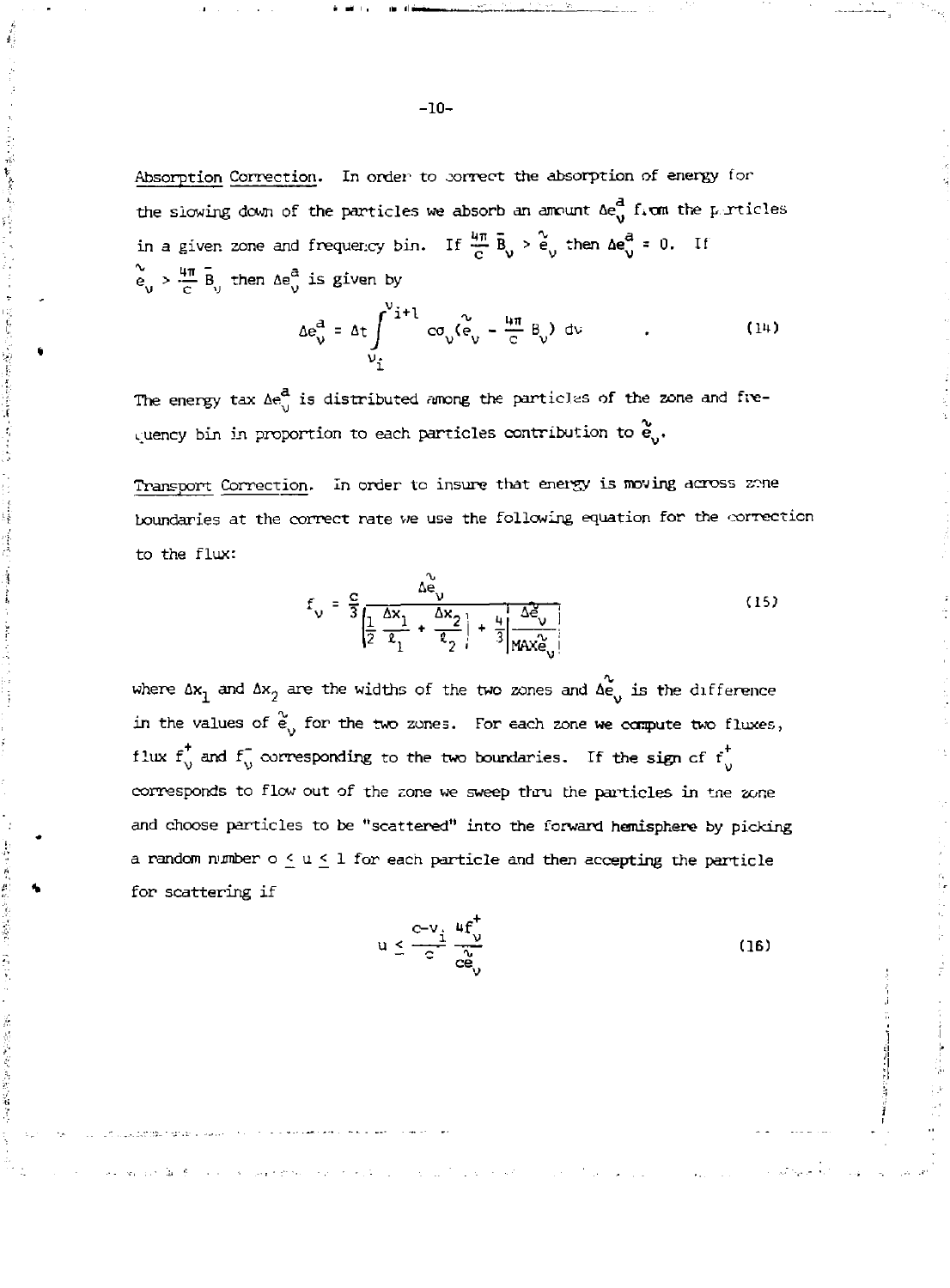stherwise we reject the particle and leave it alone. "Scattering" consists of starting the particle out with velocity c in a direction randomly chosen in the forward hemisphere. A similar procedure is followed for the backward  $\sim 100\,M_\odot$  .

Temporature Calculation. The change in material temperature is calculated it the end of each time step by using the equation:

$$
c_{v}(\bar{T})(T^{n+1} - T^{n}) = aE_{\text{abs}} - a\epsilon_{v}
$$
 (17)

where AH<sub>abs</sub> is the sum of the energy deposited directly from the particles and  $\omega^A$ . This equation is solved for  $\mathfrak{P}^{n\pm 1}$  by iteration assuming that

$$
\bar{T} = \frac{1}{2} (T^{n+1} + T^n) \tag{18}
$$

The temperatures is the generation and following of particles and calculation of energy absorption are obtained by forward extrapolation

$$
T^{n+1/2} = T^{i} + \frac{1}{2} (T^{n} - T^{n-1})
$$
 (19)

 $\left\vert \cdot\right\vert$ 

The sequence of operations in each time step is outlined in the following diagram

of the best construction of the control of the construction of the Constitution of the control department of the

 $-11-$ 

 $\hat{\gamma}$ 

医心理学 医单位

 $\frac{1}{2}$ 

医无间性鼻炎 经经济利润

 $\label{eq:1} \mathcal{P}(\omega_{\text{eff}}^{\text{c}},\omega_{\text{eff}}^{\text{c}},\omega_{\text{eff}}^{\text{c}},\omega_{\text{eff}}^{\text{c}},\omega_{\text{eff}}^{\text{c}},\omega_{\text{eff}}^{\text{c}})$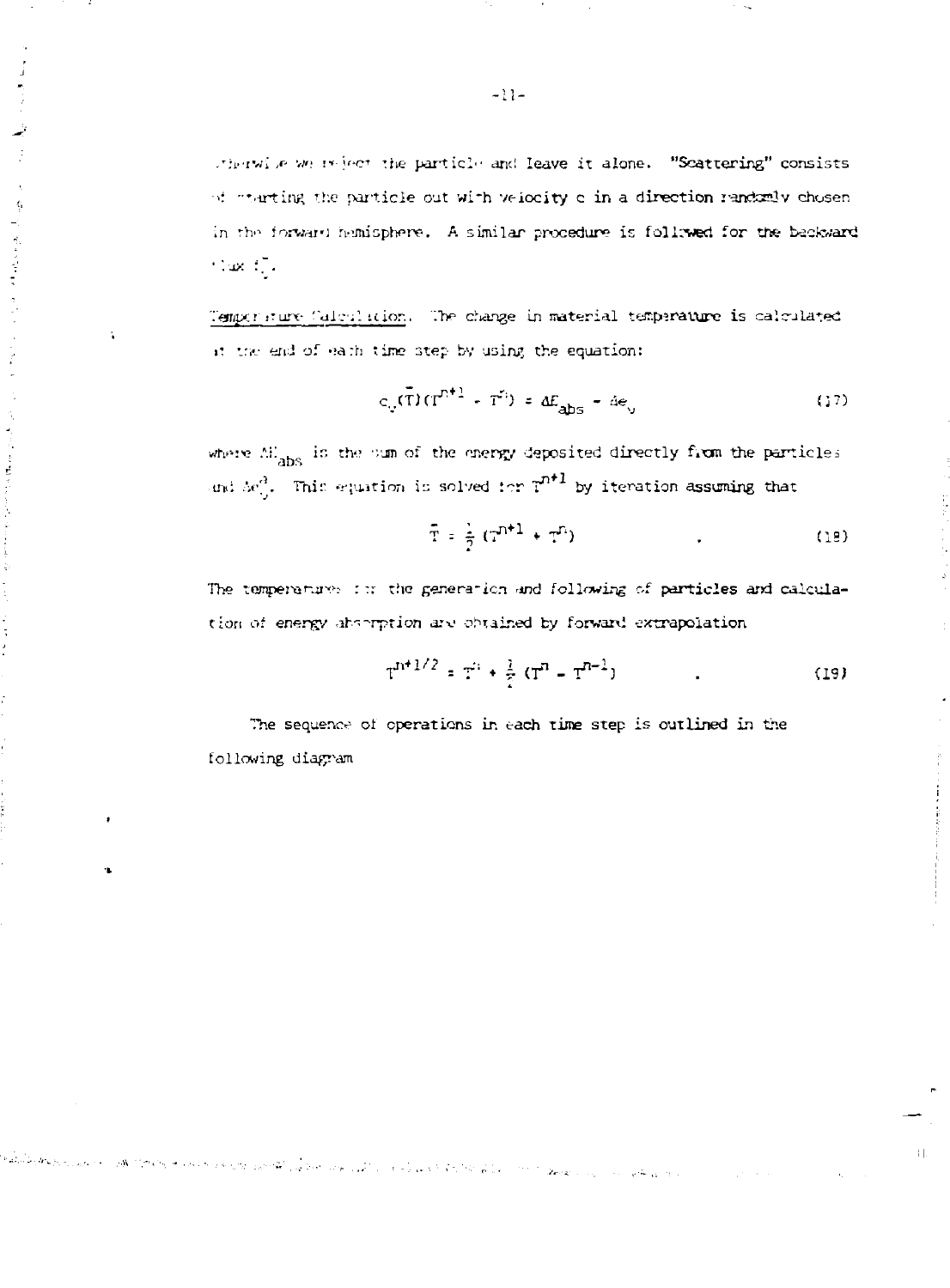

韓国語

アルティング かんしょう アイ・ファイル

1、 医中枢性溃疡 医上肢 医氯化

The temperature  $T^{n\nmid x}$  denotes the temperature linearly extrapolated forward to the time when the particle enters a zone. The temperatures  $\overline{T}$  and  $T$ are defined in Eq.s (18) and (19). It should be noted that as far as transport is concerned our code is fully implicit.

كالمستقام فالمتعارف والموارد والأوران والجراف والمتعارف والأنواق المستعار والمتعارف والمستعار والمتعارف والمستعدي والمستقال

计计算机 医单位

 $\frac{1}{1}$ 

医单管管 化四极

 $\ddot{\cdot}$ 

 $\mathcal{A}=\mathcal{A}$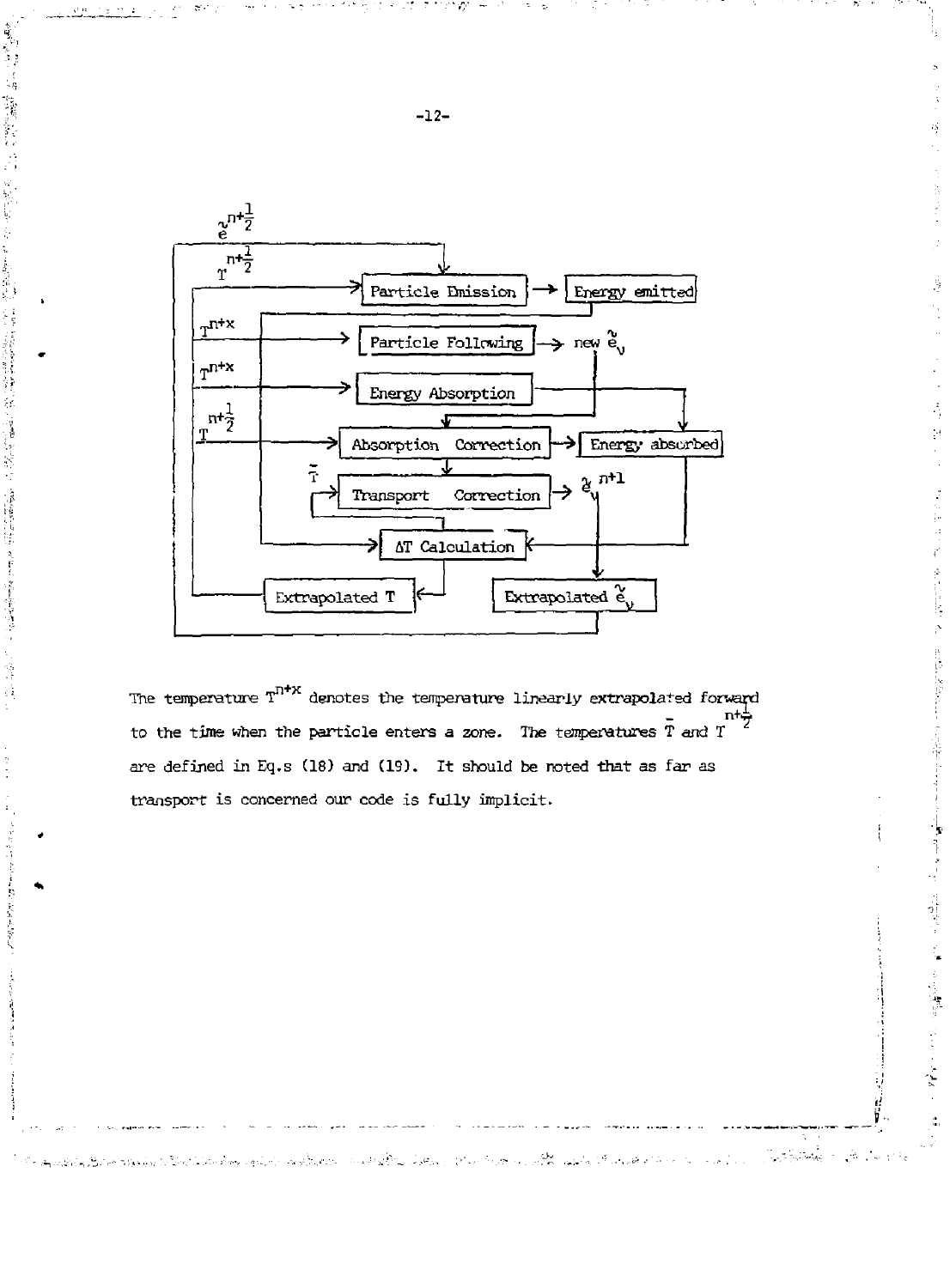### REFERENCES

- 1. J. A. Fleck, "The Calculation of Nonlinear Radiation Transport by A Monte *Carlo* Method", UCRL-6698 (1961).
- 2. R. Marshak, LA-230.

- 小説は、野の老人の境内に、高さのでも現代的などで、そのことをはなくるかとうにしてもあります。また、そのこのことになっているのになることに、小説は、野の老人の境内に、高さのでも現代的などで、そのこと

 $\mathbf{r}$ 

j

 $\ddot{\phi}$ ś

SERVICE STRUCKS

×

3. J. D. Cole, Perturbation Methods in Applied Mathematics, (Blaisdell Publishing Co., Waltham, Mass., 1968).

 $\label{eq:2} \mathcal{L}^{\mathcal{L}}(\mathcal{L}^{\mathcal{L}}) = \mathcal{L}^{\mathcal{L}}(\mathcal{L}^{\mathcal{L}}) = \mathcal{L}^{\mathcal{L}}(\mathcal{L}^{\mathcal{L}}) = \mathcal{L}^{\mathcal{L}}(\mathcal{L}^{\mathcal{L}})$ 

 $\frac{1}{2}$  and  $\frac{1}{2}$  and  $\frac{1}{2}$ 

医牙足 网络阿拉伯 的复数医凯梅氏试验